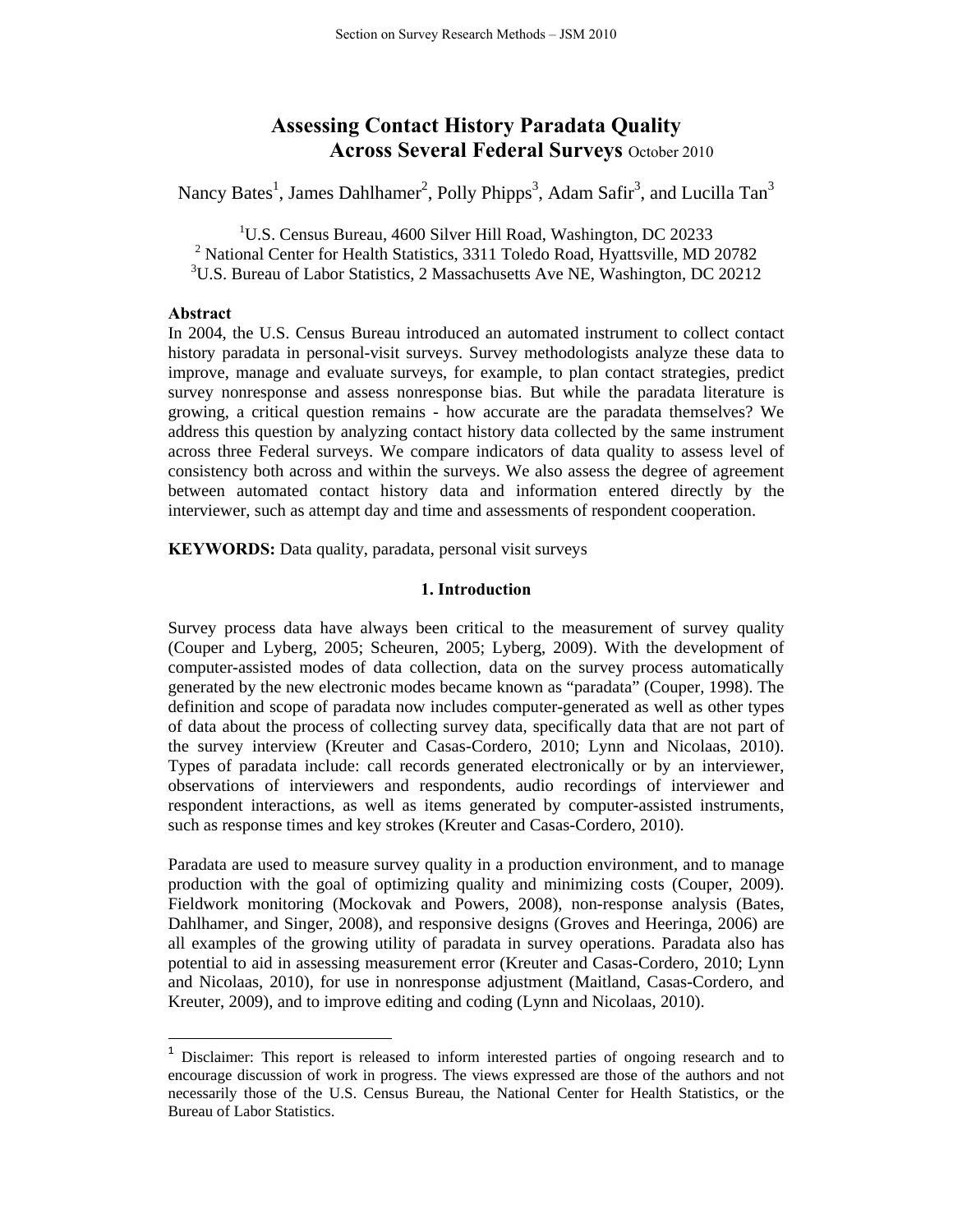While the uses of paradata continue to expand, a critical question remains – how accurate are the paradata themselves? Researchers have voiced this concern (Bates et al., 2008; Lynn and Nicolaas, 2010); however, few studies addressed this important question. One such study (Wang and Biemer, 2010), indicates the importance of studying paradata quality, suggesting that interviewer-generated call attempt data may be subject to underreporting.

In this study, our objective is to examine the quality of case or micro-level paradata in three federal surveys. Examining paradata quality is not an easy endeavor, as in this and most studies, there is no gold standard "truth" yardstick against which to measure the quality of paradata. However, we have the advantage of analyzing measures on paradata that have been collected in the same way across these surveys by one data collection organization. To examine the quality of these paradata, we assess measures of timeliness, consistency, and accuracy of contact attempt reporting by interviewers across the three surveys.

#### **2. Background**

The paradata focus of this paper is mostly on interviewer observations. The instrument used to record these observations is an automated instrument referred to as the Contact History Instrument (CHI). CHI provides interviewer-household observations for each contact attempt for all sample units, regardless of whether contact is made. Every time the survey questionnaire is accessed on the laptop, CHI launches automatically upon exiting the questionnaire, at which point, interviewers are expected to complete a CHI entry. Alternatively, a contact attempt entry can also be recorded by selecting a case from the Case Management System (CMS) and bringing up CHI without opening the survey itself. Interviewers can make a CHI entry immediately after a contact attempt or at a later time (for example, while in their car or at home). Interviewers are instructed to complete a CHI record each time a contact attempt is made. $<sup>2</sup>$  Interviewer training for CHI consists</sup> of classroom and self-study and uses the same generic modules across all three surveys.

In addition to basic information such as date and time and mode of attempt, interviewers report the outcome of the attempt (e.g., contact with sample unit member, noncontact) and strategies employed before, during, or immediately after the attempt (e.g., left an appointment card, checked with neighbors, left promotional packet). For attempts resulting in a contact, interviewers complete a screen with 21 categories of verbal and nonverbal concerns and behaviors that may be expressed during interviewer-respondent interactions. Examples include "privacy concerns," "anti-government concerns," "too busy," and "hangs ups-slams door." Other screens collect information as to why an interview did not occur upon making contact (e.g., inconvenient time, respondent is reluctant, language barrier). Most CHI entry screens allow a "mark all that apply" format.

CHI data have been used previously to study a variety of topics including reasons for survey nonresponse, item nonresponse, contact patterns and strategies, nonresponse bias, and attrition (Maitland et al., 2009; Dahlhamer and Simile, 2009; Dixon, 2009; Bates et

<sup>&</sup>lt;sup>2</sup>In theory, interviewers are expected to record a CHI entry whenever CHI automatically launches. However, the first CHI screen does have an "out" by allowing interviewers to select the category "Looking at a case – exit CHI". Therefore it is possible for interviewers to complete an interview without ever having recorded a single CHI entry.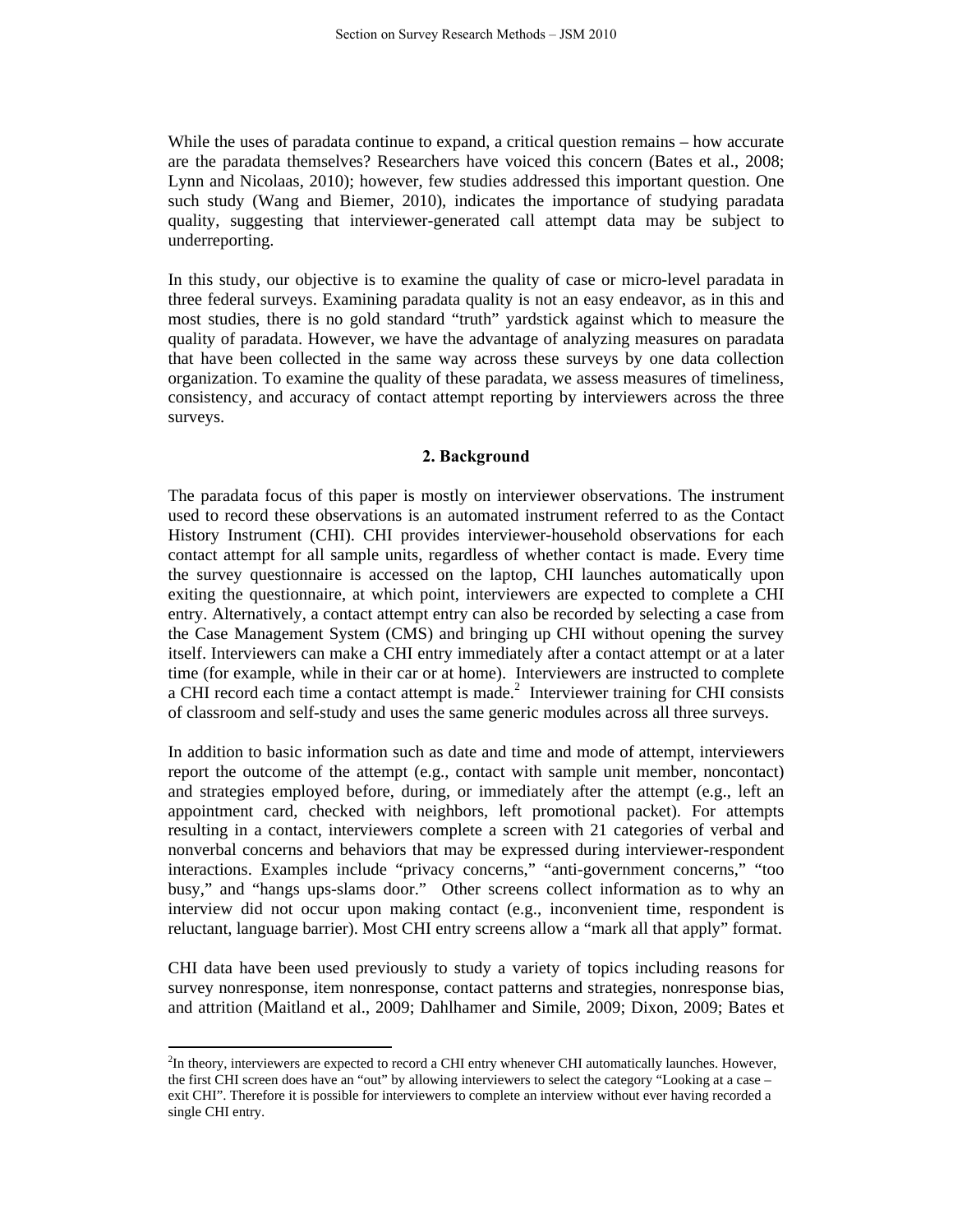al., 2008; Henly and Bates, 2006; Dahlhamer, Simile, Stussman and Taylor, 2005). Currently, CHI is the means for collecting automated contact histories in three ongoing surveys used to produce official statistics. These surveys are the source of data for our study.

The U.S. Census Bureau is the data collection agent for these three surveys. The primary mode of first interview is by computer assisted personal interviewing (CAPI). The first of these surveys to use CHI was the National Health Interview Survey (NHIS) beginning in 2004. The NHIS is an annual survey of the health of the civilian, noninstitutionalized household population of the United States, and is conducted by the National Center for Health Statistics (NCHS), Centers for Disease Control and Prevention (CDC). The NHIS produces nationally representative data on health insurance coverage, health care access and utilization, health status, health behaviors, and other health-related topics. Over 700 interviewers with the U. S. Census Bureau conduct the in-person interviews (some telephone follow-up is allowed). Case assignments are released to interviewers each week throughout the calendar year (except the first two weeks of January) and are to be completed within a 17-day interview period. Each year interviews are conducted in approximately 35,000 households yielding data on roughly 87,500 persons. All NHIS analyses presented in this paper are based on case-level data (n=64,540) and on attemptlevel CHI data (n=246,718) collected during the 2009 calendar year.

The second survey to use CHI was the Consumer Expenditure Interview Survey (CE) beginning in April 2005. The CE is sponsored by the Bureau of Labor Statistics and collects data on spending by America's consumers. The CE is a household panel survey conducted over five consecutive calendar quarters. Each of the five quarterly interviews is referred to as a "wave" of data collection, with an average of 7,000 completed interviews per wave. Over 700 interviewers with the U.S. Census Bureau conduct the inperson interviews (some telephone follow-up is allowed). For each month's sample, interviewers receive their assignments prior to the start of the month, begin interviewing on the first day of the month, and end interviewing prior to the start of the next month. All CE analyses presented in this paper are based on Wave 1 household survey data  $(n=12,106)$  and attempt-level CHI data  $(n=47,652)$ , collected during the 2009 calendar year. We chose to subset the CE analysis to Wave 1 data for two reasons: first, for comparability, since the NHIS is a one-time survey, and second, because restricting the data to first interviews allows an analysis of contact attempt data uncontaminated by respondent experiences from prior interviews.

The third survey included in our study is the Current Population Survey (CPS), a monthly household survey sponsored by Bureau of Labor Statistics. The CPS provides comprehensive data on the labor force, employment, unemployment, persons not in the labor force, hours of work, earnings, and other demographic and labor force characteristics. The CPS has a panel design in which selected households are included in the survey for a total of eight monthly interviews, using a rotation schedule (households are in the survey for four consecutive months, out for eight months, and back in the survey for another four consecutive months). Each month approximately 54,000 interviews are completed. CHI was introduced to the CPS in July 2009. Again, for purposes of comparability across surveys, we limit our analysis to households in their first CPS monthly interview (wave 1). Because the CHI was only introduced in July 2009, we limited our analyses to cases from August to December 2009. This represents 109,362 attempt-level CHI records collected for 44,897 CPS cases. Census interviewers collect the first month of CPS data via in-person visits (some telephone follow-up is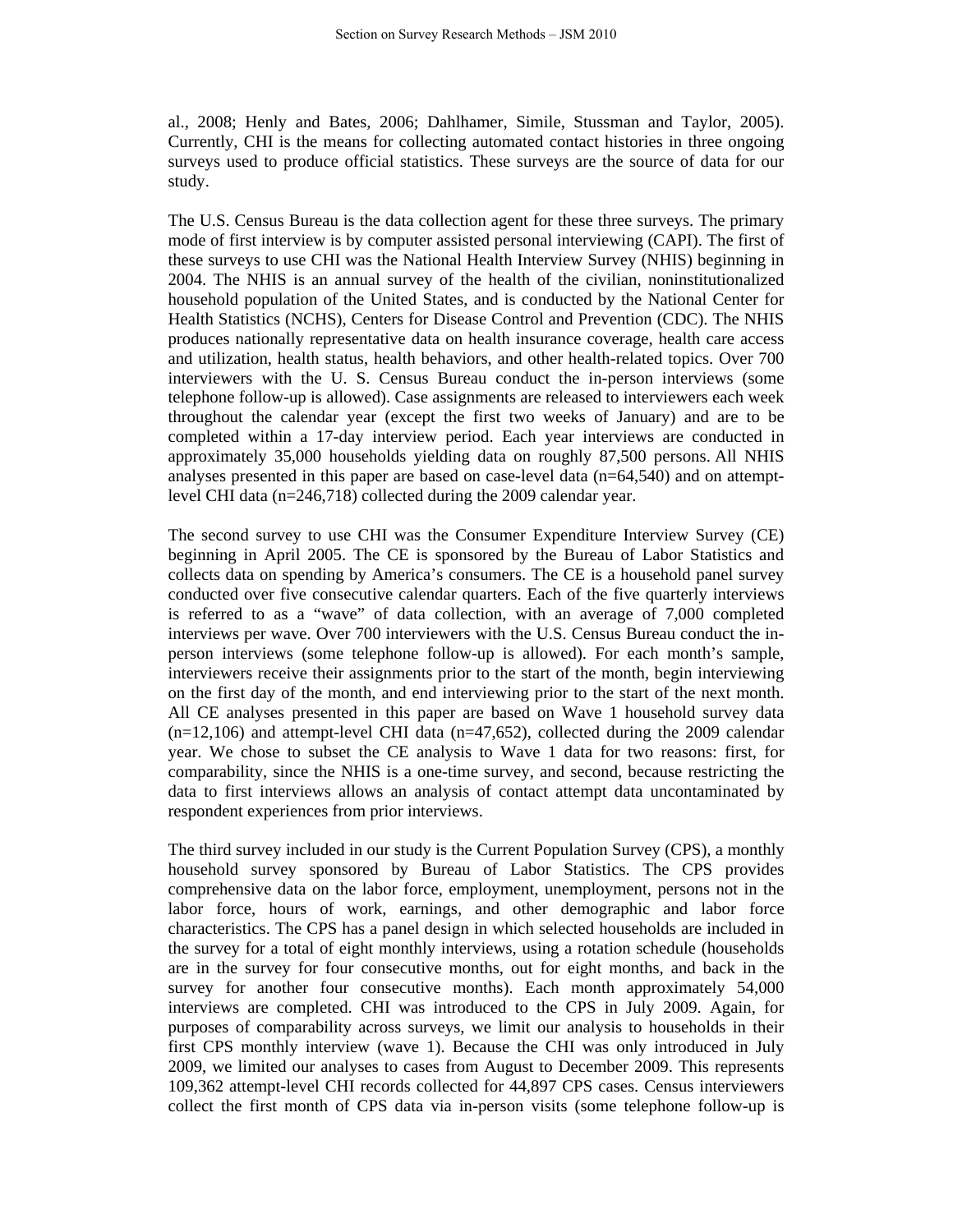allowed). As a monthly survey, the CPS has a relatively short interviewing assignment period of nine days. Interviewers receive their case assignments on a Tuesday, begin interviewing on Sunday, and end interviewing a week later on the following Monday.

### **3. Description of Contact Attempt Efforts**

Before proceeding to the more substantive analysis of the quality of CHI data, we first examined descriptive statistics for CHI across the three surveys, including contact attempt characteristics (section 3.1) and patterns of interviewer use (section 3.2). The purpose of this effort was to gain insight to overall trends on various characteristics of the data collection effort for each survey. The contact attempt characteristics included distribution of first contact attempts by day and time, number of contact attempts needed to reach final disposition, number of respondent concerns reported, number of interviewer strategies reported, and number of contact attempts by contact attempt outcome. The patterns of interviewer use measures included how interviewers accessed CHI, time needed to enter CHI data, and non-use of CHI. We examined descriptive statistics across the full contact history (not just one attempt) in order to develop a clearer picture of contact attempt patterns, as recorded by interviewers, as well as to gain a better understanding of how interviewers actually use CHI. This information is helpful for the later interpretation of our data quality tabulations, and it provides an illustration of how CHI can be used both in the field and for analysis.

Additionally, since one of the main objectives of the analysis is to identify variations in CHI reporting that might be suggestive of data quality concerns (whether observed in timeliness, consistency, or misreporting), focusing first on contact attempt characteristics and patterns of interviewer use provides an early indication of the extent to which differences in CHI are due to fundamental survey design characteristics or field practices, or possibly some other source. In other words, can data quality differences, if observed, be explained by basic differences in contact attempt patterns or interviewer use? The answer to this question will be useful for guiding management or field efforts to address potential deficiencies in the quality of CHI data.

#### **3.1 Characteristics of Contact Attempts**

#### *3.1.1 Day and Time of Contact Attempt*

We examined the distribution and outcome of first contact attempts by day and time, to learn more about when first contacts are attempted, as well as their relative success. As seen in Table 1, the majority of first attempts for the three surveys occurred Monday through Thursday, during the day,<sup>3</sup> closely followed by Monday through Thursday, during the evening. The three surveys also exhibited similar first attempt patterns during both weekday days (38.4 percent for CE, 39 percent for CPS, and 51.3 percent for NHIS<sup>4</sup>) and evenings  $(27.3)$  percent for CE, 32 percent for CPS, and 32.7 percent for NHIS). As has been documented in other research on household surveys, weekdays are not as productive relative to other day and time periods (e.g., see Carley-Baxter, Peytchev, and Black, 2010; and Massey, Wolter, Wan, and Liu, 1996; Weeks, Kulka, and

<sup>3</sup> Time slots include day (8:00am until 4:00pm), evening (4:00pm until 9:00pm), and overnight (9:00pm until  $8:00$ am).

The estimate for NHIS daytime first attempts may be higher than that of the other surveys due to a requirement for its interviewers to always start interviewing for a new field period on a Monday, whereas CPS always starts its new field period interviewing on a Sunday, and CE starts on a variable day of the week depending on what day the first of the month occurs.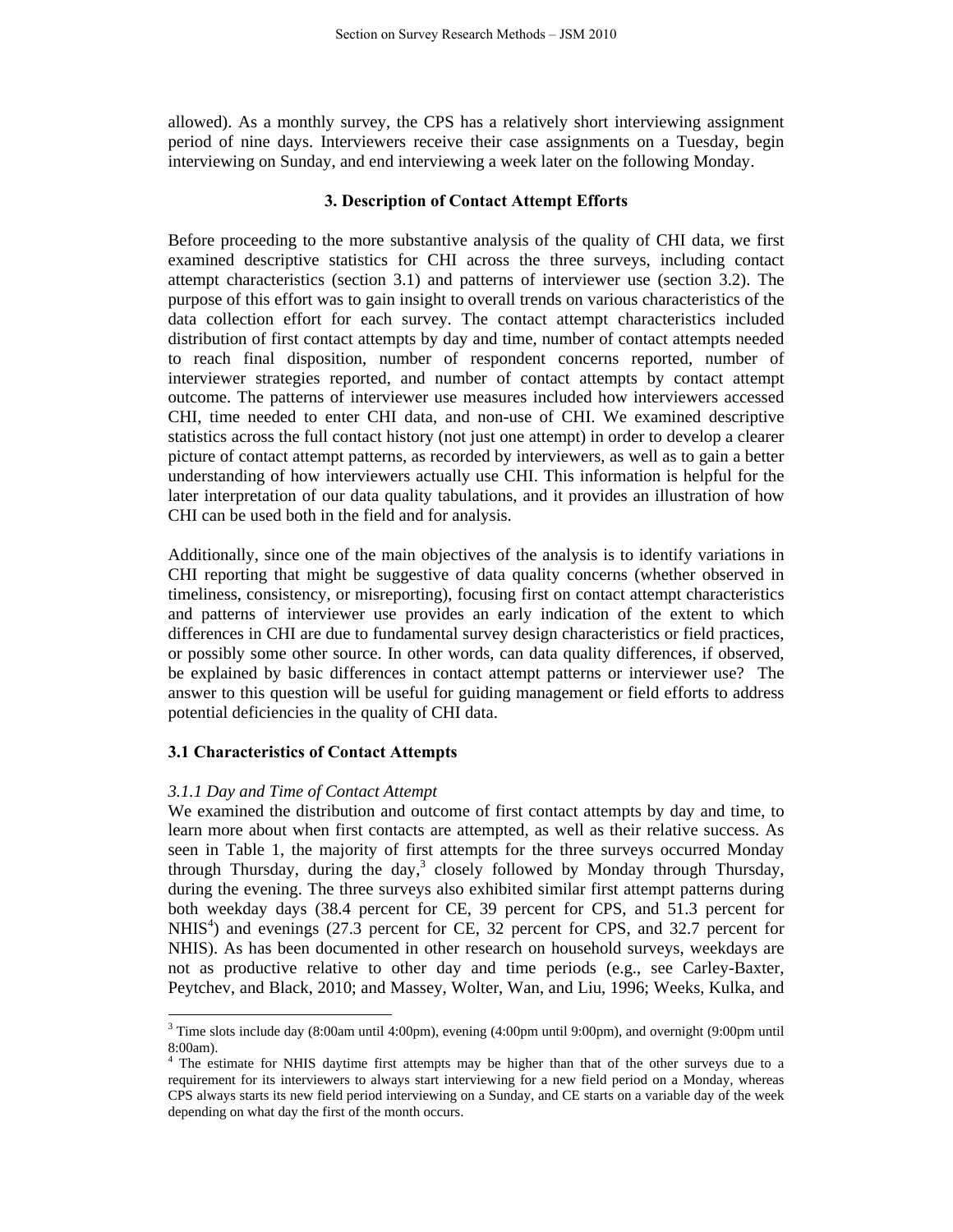Pierson, 1987). In fact, in the three surveys included in this analysis, while more first contacts were attempted during the week's daytime hours, it was the evening hours that were more productive in terms of resulting in a contact (30.9 versus 40.8 percent for CE, 34.5 versus 41.1 percent for NHIS, and 38 versus 50 percent for CPS).

#### *3.1.2 Number of Contact Attempts to Final Disposition*

We reviewed the number of contact attempts needed to reach final disposition for the three surveys, and found general agreement across the three surveys (see Table 2): *noninterview-no one home* cases had the highest mean number of contact attempts (5.3 for CPS, 8 for CE, and 8.5 for NHIS), while *out-of-scope* cases had the lowest mean number of contact attempts (1.8 for CPS, 2.4 for CE, and 2.6 for NHIS). It is worth noting that for both these final dispositions, CPS had a lower number of contact attempts. This difference may be due to distinct survey design characteristics, such as length of field period (CPS is in the field for just 9 days, NHIS is in the field for 17 days, and CE has a one-month field period), response rate differences<sup>5</sup> (CPS has an average response rate of 92 percent, NHIS response rate is 82 percent while CE has an average response rate of 75 percent), or the relative newness of CHI for CPS field representatives. Nevertheless, this is an important phenomenon to understand, as contact attempts are costly and should be minimized when justified.

#### *3.1.3 Respondent Concerns*

The next measure we examined was the number of respondent concerns reported. Since interviews are likely to be completed among more cooperative respondents, we expected a high prevalence of no concerns reported for *completed interviews*; but this prevalence was less than 75 percent of completed interviews in all three surveys (56 percent for NHIS, 58.6 percent for CE, and 70 percent for CPS). However consistent with expectations, the prevalence of no concerns reported among *refusal* cases was relatively low in the three surveys (4.2 percent for CE, 5.8 percent of NHIS, and 6.3 percent for CPS). These rates suggest that interviewers are collecting information on survey participation concerns on approximately 95 percent of *refusal* cases.

### *3.1.4 Strategies to Gain Respondent Cooperation*

Next we reviewed the number of respondent cooperation strategies reported by interviewers, including contact attempt and gaining cooperation strategies such as providing an advance letter, promotional packet, or informational brochure; scheduling a follow-up appointment; and checking with neighbors. On this measure, the three surveys were in general agreement: 86.6 percent of NHIS, 86.1 percent of CE, and 80 percent of CPS contact attempts had at least one strategy reported. Looking at the data by case disposition, *refusals* showed a higher percentage of at least one strategy reported (98.7 percent for CE, 90.8 for NHIS, and 80.2 for CPS) as compared to *completed interviews* (84.4 percent for NHIS, 82.3 for CE, and 80.1 for CPS), which is to be expected.

### *3.1.5 Contact Attempts by Contact Outcome*

The final usage measure we examined was the proportion of contact attempts resulting in contact with a sample unit member (as opposed to contact with a non-sample unit member or a noncontact). Consistent with prior results, the surveys exhibited similar rates: 57 percent of NHIS, 58 percent of CE, and 66 percent of CPS contact attempts resulted in contact with a sample unit member.

<sup>&</sup>lt;sup>5</sup> The NHIS response rate is equivalent to AAPOR RR6. For CE it is equivalent to AAPOR RR1 and for CPS it is RR2 (AAPOR, 2009).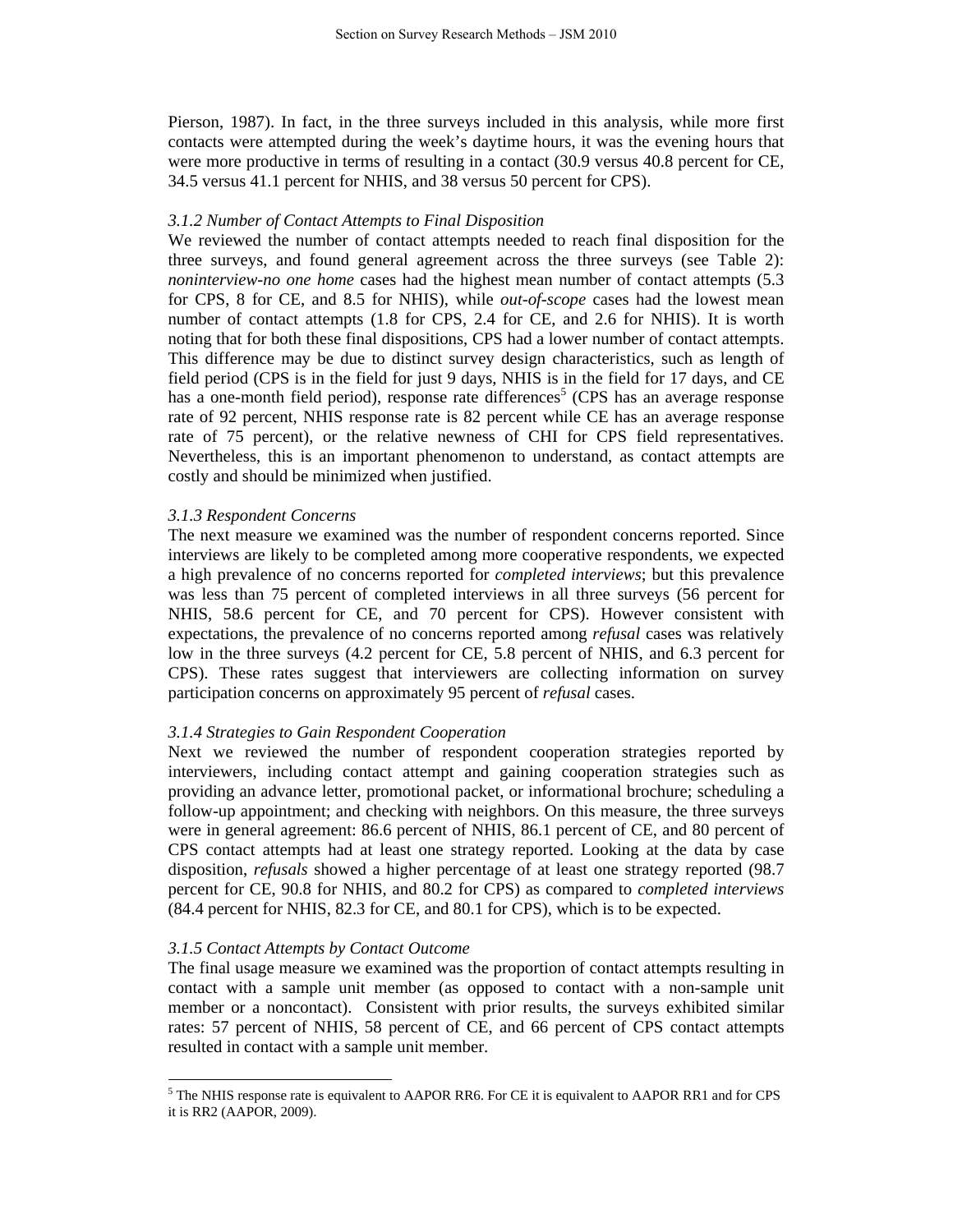#### **3.2. CHI Use by Interviewers**

In this section, we describe how interviewers access CHI, the amount of time they spend recording contact attempt histories, and the degree to which they neglect to make any CHI entries altogether. Interviewers have two ways to make a CHI entry – "actively" via selecting a case from the CMS without opening the survey instrument, or "passively" when the survey instrument is open and CHI launches automatically upon exiting the survey. Most CHI entries were made "passively" in all three surveys: 80.4 percent of CHI entries for CE, 88.5 percent for NHIS, and 96 percent for CPS. One explanation for CPS having a lower proportion of "active" CHI entries via CMS may simply be a function of the relatively short CPS field period. Interviewers have less time to manage and work their caseloads, and thus less time to perform auxiliary tasks in addition to basic survey data collection.

We also looked at how much time interviewers were taking to record the contact history data using CHI timer data on each case. The median time taken to record each contact attempt was under one minute for all three surveys: 43 seconds for NHIS, 45 seconds for CPS, and 55 seconds for CE.<sup>6</sup> By final disposition, *refusals* tended to have a longer median time with 58, 70, and 77 seconds for the NHIS, CPS, and CE, respectively, while *completed interviews* have the lowest median time (41 seconds for CPS, 42 seconds for the NHIS, and 49 seconds for CE).<sup>7</sup> This is not surprising given that the typical CHI path to record, for example, an attempt resulting in a noncontact consists of only 6 screens, each requiring a minimum of a single radio button click and taking only a few seconds from beginning to end. Additionally, the surveys only averaged around 2 to 4 contact attempts recorded per case. These numbers suggest that recording contact histories in an automated environment can be streamlined such that the interviewer burden is light – perhaps a fact that can be emphasized during training or when a survey program is considering implementing CHI.

We next attempted to quantify the extent of missing CHI data by seeing how often interviewers neglected to record any contact history for cases. As with many new interviewer procedures, we expected a learning curve (and perhaps even some resistance) to the use of CHI. We hypothesized this might also vary across the surveys since they differed in the length of experience using CHI (only 6 months for CPS compared to 4 years for CE and 5 years for NHIS). We found that the proportion of cases without any CHI data was very low for NHIS and CE, but slightly higher for CPS (1.1 percent for NHIS, 1.6 percent for CE, and 4.5 percent for CPS). The higher incidence in the CPS is presumably because interviewers were less acclimated to it at the time of our study. Nonetheless, the numbers are reassuring and suggest that most of the time, the surveys were capturing some minimal amount of contact history information.

We did not find any consistency in cases missing contact histories by final disposition. The prevalence was highest among *out-of-scope* cases for CE, among c*ompleted interviews* for CPS, and among *noninterview-language problem* cases for NHIS. We also examined differences in the degree of missing data across the Census regional offices (RO). The ROs consist of 12 decentralized offices that are to some degree independent,

 $6$  We elected to report median time rather than mean time as the means were influenced by severe outliers, presumably cases where interviewers may have left the CHI instrument open for long periods of time. 7

Time spent recording CHI entries for out of scope cases in the NHIS were practically identical at 41 seconds.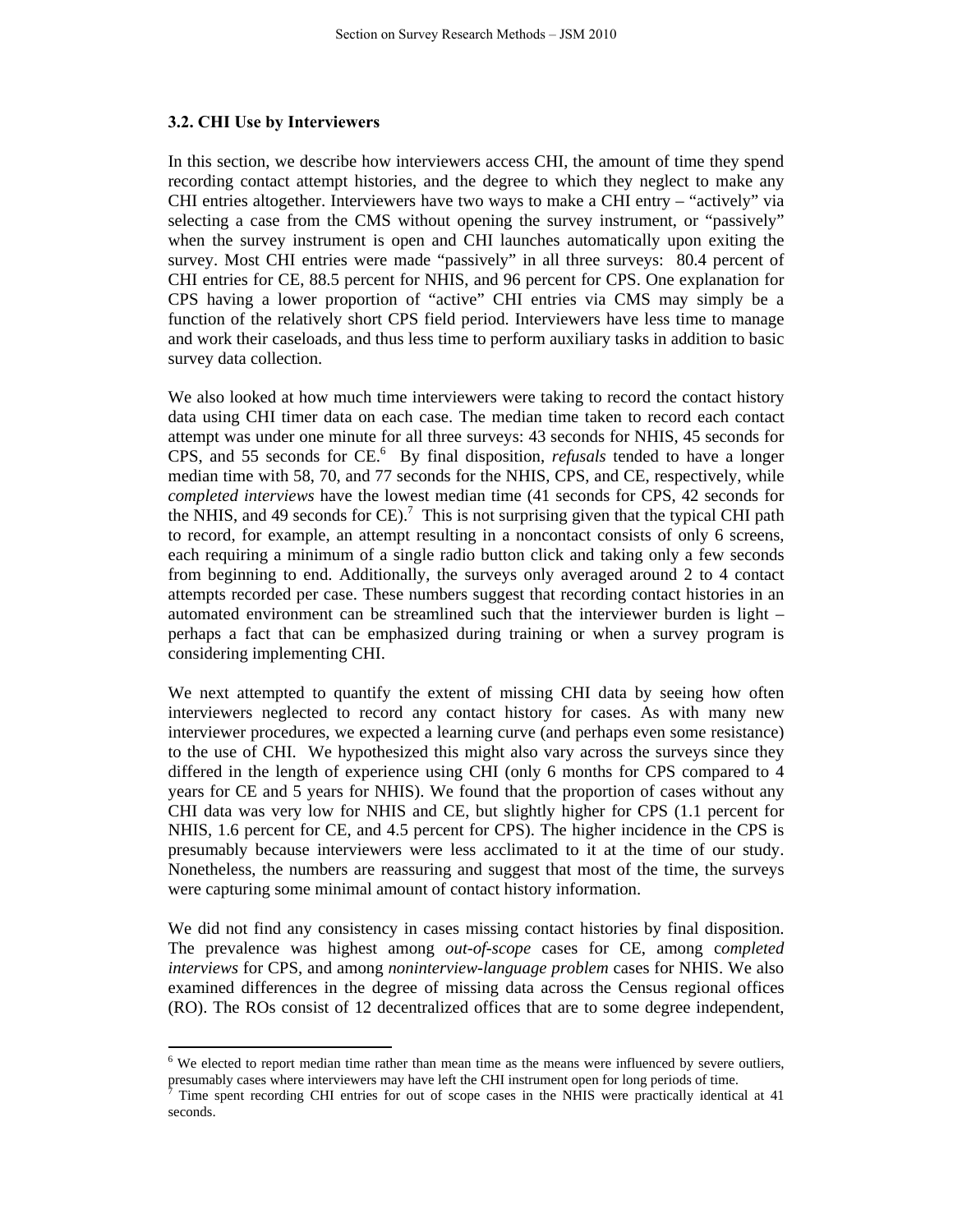each with its own unique set of procedures and culture. Debriefings held with RO staff when CHI was first released suggested that the perceived utility and adoption of CHI varied across the ROs (Ruffin, J. 2006). We found some noticeable variation among the ROs, with three ROs in particular exhibiting higher rates of missing CHI data.

Next, we examined the prevalence of cases missing CHI data among interviewers. We wondered if the distribution of cases without CHI data was concentrated among a few interviewers. The interviewer workloads varied substantially among the three surveys (median workload of 15 cases for CE, 29 for CPS, and 61 for NHIS).<sup>8</sup> To account for the different workloads among interviewers, we examined this measure for the subset of interviewers with workloads of at least 10 cases, and the proportion of those interviewers with 25 percent or more of their cases without CHI data. We found that only a handful of interviewers met these criteria: around 1 percent (6 interviewers) for NHIS, 2 percent (8 interviewers) for CE, and 6 percent (71 interviewers) for CPS (see Table 3). It is reassuring that the overwhelming majority of interviewers are recording some amount of contact history information for most of their caseload. Still, this information could be used by supervisors and management to identify ROs and specific interviewers to better understand the reasons and circumstances for neglecting to record paradata. If necessary, supervisors could consider retraining some interviewers on the use of CHI.

With an understanding of how CHI is used in the field, we next turn to examining the quality of CHI data in terms of timeliness, consistency, and errors in reporting.

### **4. CHI Data Quality Indicators**

#### **4.1. Timeliness**

CHI was built with the recognition that some situations might not lend themselves to an interviewer recording contact attempt details immediately after the attempt. For example, during a CE focus group with interviewers, it was suggested that when "running down a case," driving by a sample unit address, or making repeated calls to the same case, interviewers might record CHI entries after the fact or not at all (Edgar, 2006). We hypothesize that the sooner in time the interviewer records a CHI entry after a contact attempt, the less likely the entry is subject to recall error. We examined the distribution of the timing of CHI entries – this is captured by a screen in CHI that specifically probes for this information. We found that most CHI entries were recorded immediately after the actual contact attempt (81 percent for CE, 90 percent for NHIS, and 92 percent for CPS), so CHI data are being logged in a fairly timely manner and are less likely to be subject to serious recall error (although we note the CE, with close to 20 percent of its contact histories recorded after-the-fact may be cause for further investigation). We also found that the recording of CHI entries was more likely to be postponed for contact attempts that resulted in *noncontact* (11 percent for CPS, 13 percent for NHIS, and 23 percent for CE) than for those resulting in *contact* (5 percent for CPS, 6 percent for NHIS, and 13 percent for CE). Our hypothesis is that interviewers are less likely to open the instrument when attempts result in noncontacts, thus missing the automatic prompt of the CHI screen, so they have to remember to make the CHI entry at a later time.

<sup>&</sup>lt;sup>8</sup> Interviewer workloads are based on cases in the current study: 2009 wave 1 cases for CE, 2009 cases for NHIS, and 5 months (August to December) of CPS month-in-sample 1 cases in 2009.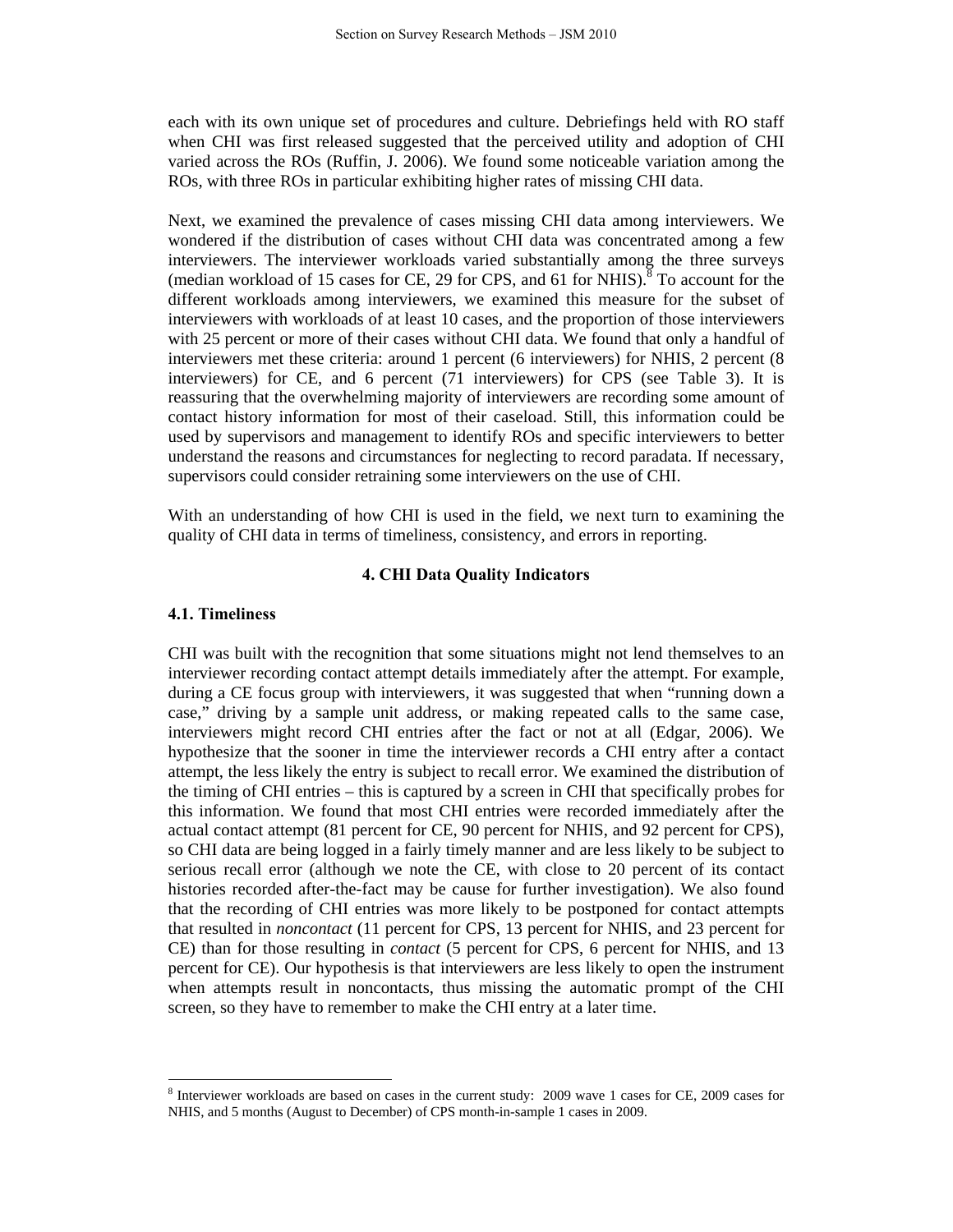# **4.2. Consistency of Reporting**

Interview and process data collected in the survey instruments (e.g., final case dispositions, dominant mode of data collection, cooperativeness of respondents, responses to sensitive items), the majority of which are interviewer reported, provide unique opportunities to examine consistency across the survey and CHI instruments. We started by examining various final noninterview dispositions, and checked for related CHI entries. For cases with a final disposition of *noninterview-language problem*, we checked for how many of these cases were coded in CHI as unable to conduct the interview due to a language problem (at 1 or more contact attempts). Moderate variation was observed across the three surveys with consistency rates ranging from 45 percent for CE, to 65 percent for CPS, and 78 percent for NHIS.

Next we explored cases with a final disposition of *noninterview-no one home* with at least one personal visit attempt (as recorded in CHI), identifying the percentage where at least one CHI entry of "no one home," "no one home—appointment broken," or "no one home—previous letter/note taken" was recorded. Consistent reporting was evident in all three surveys. In over 90 percent of these cases, one or more of the corresponding categories were reported in CHI. We also examined *no one home* cases with at least one telephone attempt (as recorded in CHI). For telephone-based noncontacts, interviewers can record a range of reasons in CHI including "got answering machine/service" and "no answer." While the rate of consistent reporting between these two CHI entries and the final case disposition of *noninterview-one home* was lower than that observed for personal visit attempts, the rates were again consistent across the three surveys (68 percent for CE, 70 percent for CPS, and 72 percent for NHIS).

We also examined final *noninterview-temporarily absent* disposition cases with at least one personal visit attempt. One related reason for a personal visit noncontact available in CHI is "on vacation, away from home/at second home." Here we observed much lower rates of agreement: 31 percent for CPS, 32 percent for CE, and 38 percent for NHIS. Given its wording, many interviewers may construe this CHI category to be limited to residents away for leisure-based reasons. Hence, interviewers may be reluctant to include other reasons such as "in the hospital" or "away on a business trip". Revision of the existing category and/or the addition of new categories may be warranted.

An important use of CHI data is to identify less cooperative cases early in the field period, enabling any number of field actions such as transferring these cases to more experienced interviewers or refusal converters, automatically switching these cases to telephone administration to reduce costs, and/or using more targeted recruitment protocols such as financial incentives. For these strategies to be effective, interviewers must accurately record the outcomes of each attempt including any concerns or reluctance expressed by householders. As a check, we limited our analysis to cases with a final *refusal* disposition and examined the percentage of such cases that were recorded as a "soft refusal" (i.e., "respondent is reluctant") in CHI. The rate of agreement was lower than anticipated: 50 percent for CPS, 59 percent for CE, and 64 percent for NHIS.

Our consistency checks on final case dispositions and related entries in CHI focused on *completed interviews* and *out-of-scope* cases. First, we examined the percentage of *completed interviews* where the interviewer failed to record contact with a sample unit member in CHI. Inconsistent reporting in this instance was quite rare: less than 1 percent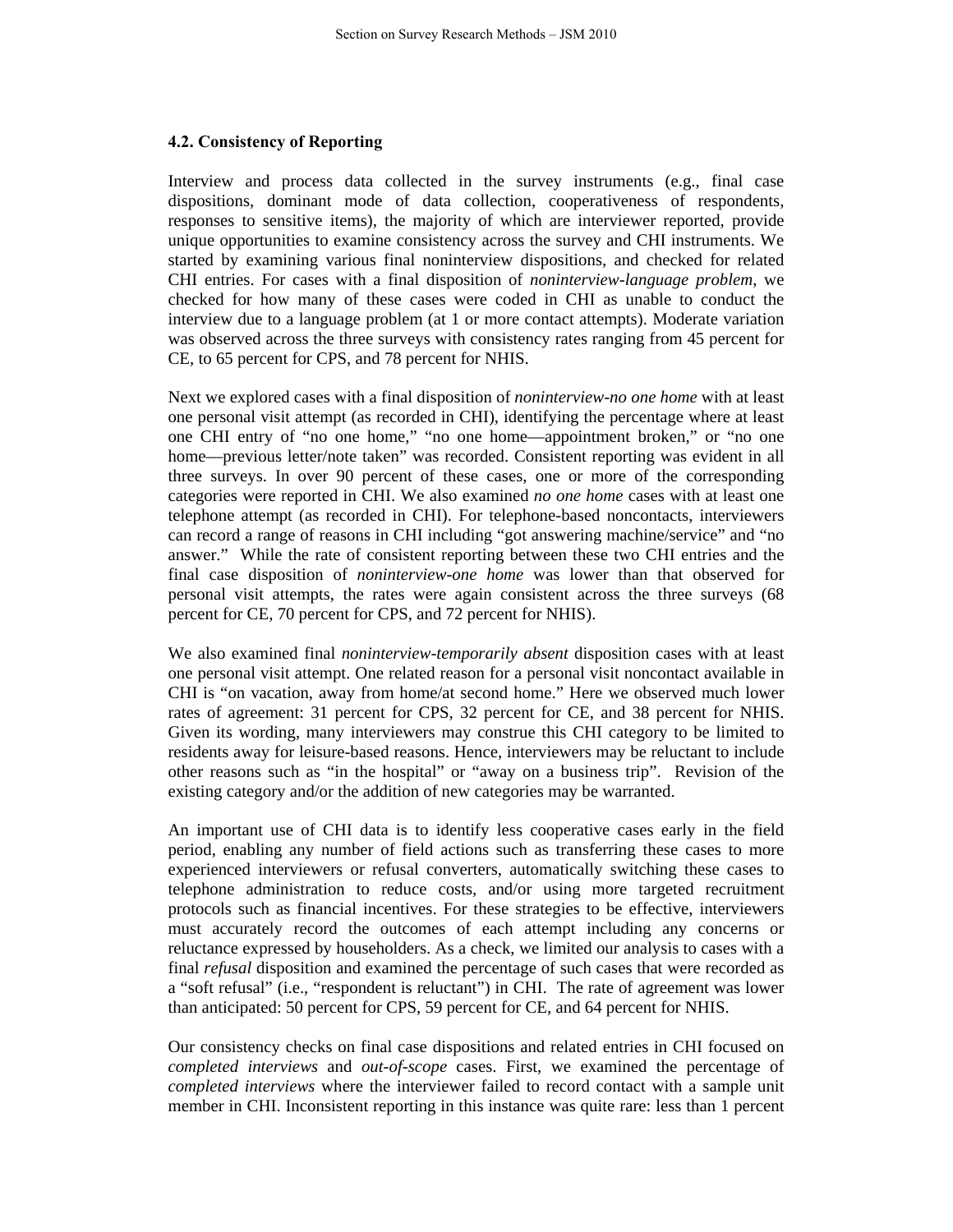for CE and NHIS, and 1.3 percent for CPS. We also looked at final *out-of-scope*  disposition cases with at least one personal visit attempt (as recorded in CHI), and the congruent reporting of "completed case, out-of-scope" as a reason for personal visit noncontact in CHI. We found a fairly low rate of consistent reporting, and considerable variation across the surveys: 43 percent for NHIS, 65 percent for CPS, and 70 percent for  $CE.<sup>9</sup>$ 

The next set of consistency checks we performed focused on the mode of contact attempts recorded in CHI and the interview mode. Questions on mode of administration were generally captured at the end of the survey instruments, with the questions varying across surveys. Regardless, rates of inconsistent reporting were quite low in all three surveys. In the NHIS, interviewers are asked if any main modules (household composition, family, sample child, sample adult) of the survey instrument were completed primarily by telephone. For roughly 1 percent of NHIS interviews meeting this criterion, no telephone contact attempts were recorded in CHI. Conversely, for just under 1 percent of interviewed cases where none of the main modules was completed primarily by telephone, no personal visit attempts were recorded in CHI. For the CPS, interviewers are asked if most of the data were collected by telephone. In 2.5 percent of interviewed cases where this was true, no telephone contact attempts were recorded in CHI. For interviewed cases where most of the data were collected by personal visit, only 0.3 percent were lacking personal visit entries in CHI. For the CE (beginning in April 2009), interviewers are asked if all sections of the survey are collected by personal visit, all sections by phone, or a mix of phone and personal visit. Among interviewed cases where all contact attempts were recorded as personal visits in the survey instrument, only 0.1 percent did not have a personal visit attempt recorded in CHI. Conversely, of those interviewed cases where all contact attempts were recorded as telephone attempts in the survey instrument, 3.1 percent did not have a single phone attempt recorded in CHI.

A final consistency check involving the survey instrument and CHI looked at the reporting of "privacy concerns" in CHI by responses to income questions in the CPS and  $NHIS<sup>10</sup>$ . The NHIS asks a single, exact amount question on total family income for the previous calendar year. As expected, the percentage of cases where "privacy concerns" were reported in CHI was considerably higher when refusal responses were given to the income question (36.7 percent), as opposed to don't know responses (15.2 percent), and exact amounts (10.1 percent). Similar patterns were observed for the CPS, which, in the first interview, asks a single, categorical question on total family income for the past 12 months. In nearly 24 percent of cases where total family income was refused "privacy concerns" were recorded in CHI. Only 8.4 percent of "don't know" cases and 5.9 percent of income reporters had CHI entries of "privacy concerns."

We also checked for consistencies within CHI with a focus on survey mode. We were interested in the extent to which interviewers recorded the use of telephone-based strategies for making contact or securing participation during personal visit attempts, and vice versa. We found that overall inconsistencies in reporting were fairly low for all three surveys, but slightly higher than that observed for some of the previous mode-based analysis. Among personal visit attempts, telephone-based strategies, including "called

<sup>&</sup>lt;sup>9</sup> A large percentage of out-of-scope cases in the NHIS results from households "screened out of the survey" on the basis of race/ethnicity. A much smaller number of out-of-scope cases results from households occupied entirely by Armed Forces members, minors, or persons with a usual residence elsewhere. If we exclude these "screened out" cases from the calculation, the rate of agreement improves to 63 percent. <sup>10</sup> The CE does not ask income questions in the wave 1 interview.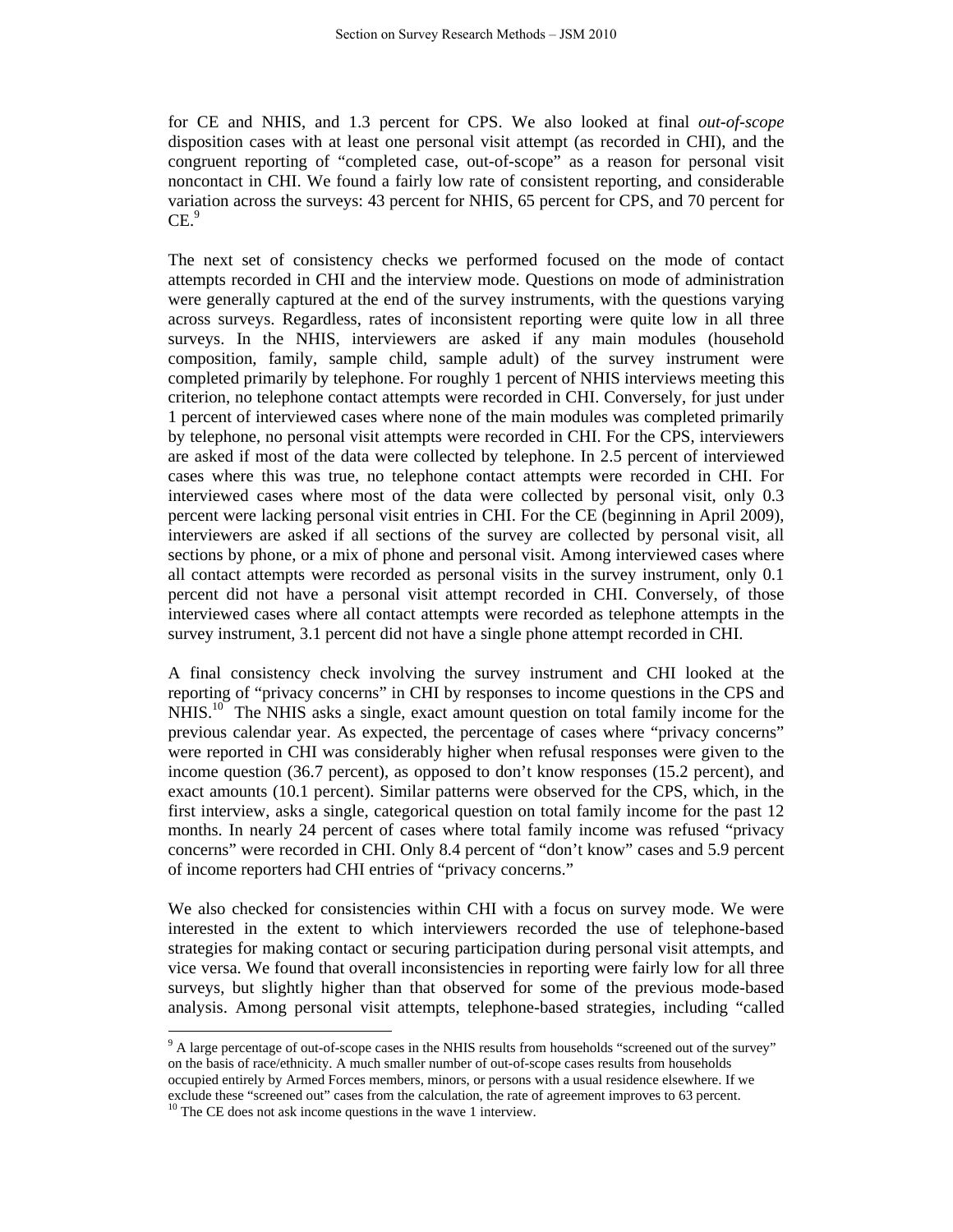household," "left message on answering machine," and "called contact persons," were reported for 2 percent for NHIS, 3.5 percent for CE, and nearly 4 percent of personal visit attempts for CPS. A higher rate of inconsistent reporting was observed when focusing on telephone attempts. Personal visit strategies, including "advance letter given," "left note/appointment card," "left promotional packet/informational brochure," "stake-out," and "checked with neighbors," were reported for 5 percent of telephone attempts for NHIS, 6 percent for CE, and 8 percent for CPS. One possible explanation for these discrepancies may be the cumulative recording of strategies. That is, for any given contact attempt interviewers may record all strategies used to that point.<sup>11</sup> It is also possible that what appear to be telephone- or personal visit-specific strategies are not always interpreted as such by interviewers. Focusing on the NHIS, in nearly 3 percent of telephone contact attempts interviewers reported giving an advance letter or leaving a note/appointment card. It is quite plausible that an interviewer could read the advance letter over the phone or consider "leaving a note" a strategy to be checked in conjunction with "leaving a message on an answering machine." Finally, during focus groups conducted in 2006, CE interviewers indicated that both personal visit and telephone strategies are sometimes employed on the same contact attempt -- for example, when an interviewer attempts to contact a respondent by telephone during a failed personal visit contact attempt. In such situations, interviewers must choose to report only one mode for the contact attempt, leading to the possible appearance of inconsistency in their reporting of strategies used.

# **4.3. Mis-reporting in CHI**

Reporting illogical or non-applicable responses within a CHI screen are other indicators of poor data quality that we examined. For example, for the question on the screen that allows interviewers to pick from a long list of concerns that a contact sample unit member may express about survey participation, there is also a "no concerns" category. We looked at the number of times the interviewer checked off one or more "concern" categories as well as the "no concerns" category. For all three surveys, this occurrence was extremely rare with around only 1 percent of CHI records indicating this type of misreporting.

In addition, we also examined the prevalence of non-applicable categories reported in CHI entries. For the CHI screen on concerns about survey participation, the selection of longitudinal-type categories<sup>12</sup> (e.g. "gave same information last time," "intends to quit survey," "requests same interviewer as last time") would not be applicable; for the CHI screen on strategies, the selection of survey-specific categories would not be applicable (e.g., "CED double placement" applies only to the Consumer Expenditure Diary survey). We found these types of mis-reporting to also be extremely rare for all three surveys as they occurred in less than 1 percent of all CHI entries. We did find that 2.3 percent of the CPS cases had a code of "respondent requests same interviewer", however, this could simply indicate respondents requesting the same interviewer for *future* interviews (CPS cases are in sample for an additional seven interviews after the first interview).

 $11$  Of course, we might expect the percentage of discrepancies to be consistent across mode of attempt.

 $12$  Recall for this analysis, our universe of study is restricted to one time interviews (NHIS) or time-in-sample 1 cases (CPS and CE).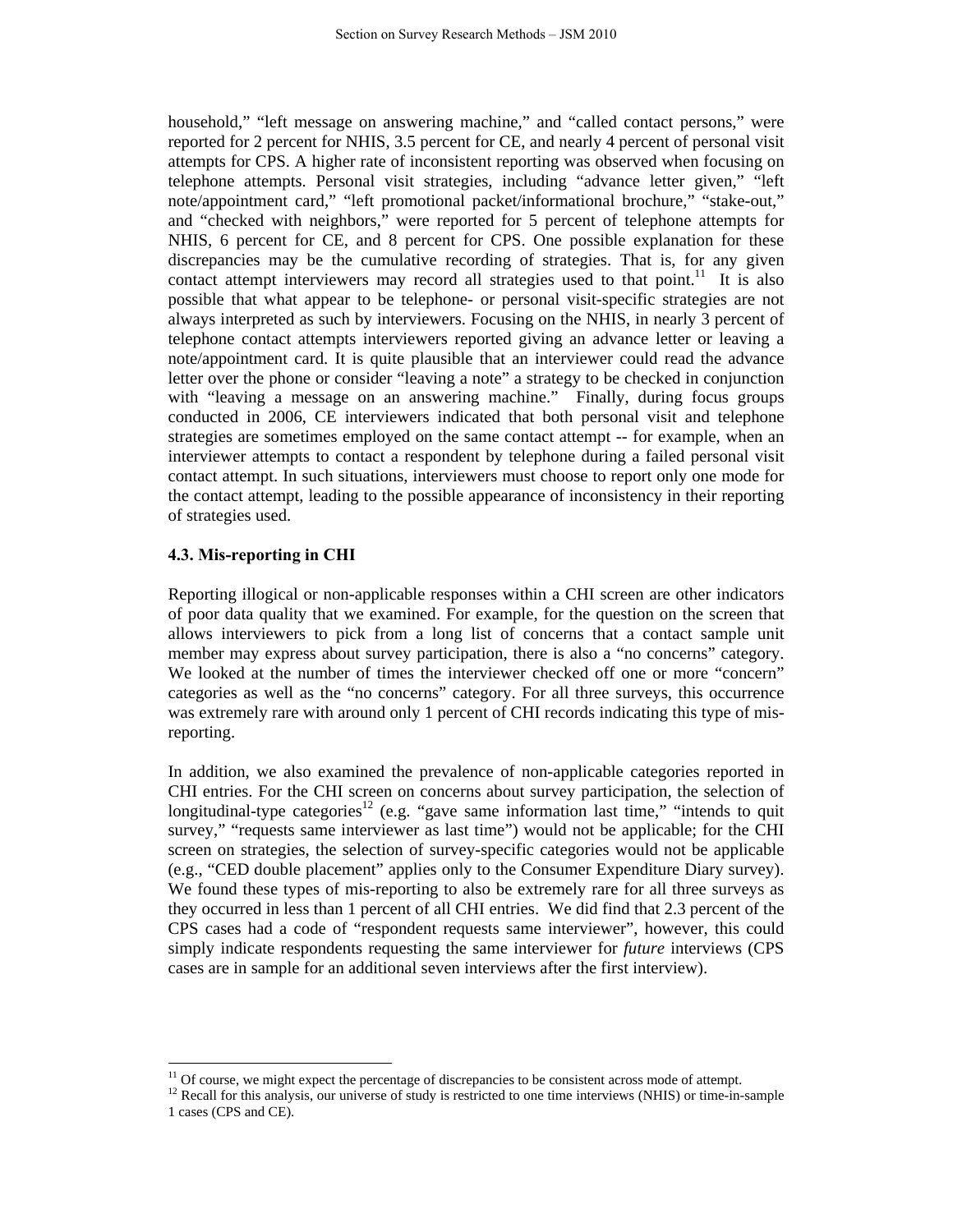### **5. Summary and Conclusions**

Findings from our study provide information on a topic that has received little to no attention in the survey methods literature -- namely, quality of paradata. Our study capitalized on our access to three different personal-visit surveys, all using the same automated instrument to record interviewer observation paradata, thus providing identical metrics to evaluate. We attempted to address three questions. First, what can we learn about the quality of the paradata? Second, what does this tell us about using these paradata to make survey management decisions in the field? Finally, how might we improve the paradata collection instrument itself?

Using previous literature as a guide, our findings suggest that our day and time of attempt paradata are likely an accurate reflection of when interviewers are making their contact attempts. Similar to other studies we found that interviewers make most of their attempts during weekdays during the day (between 9am and 4 pm) but are more successful making contact during weekday evenings. CHI data also indicate that *no one home* cases require the most contact attempts and *out of scope* cases the least – findings also backed up by previous studies. The fact that these findings were replicated across the different surveys also lends credence to the reliability of the measure.

We also saw evidence that, by and large, interviewers are dutifully recording at least some of their interviewer observations. The prevalence of contact attempt history records completely missing for cases was low (only between 1-5 percent of all cases), and this occurrence was concentrated among a few interviewers. We view this as positive news and due in part perhaps to the fact that the observations can be recorded quickly (most interviewers spent less than one minute total recording their observations per case). On the other hand, compliance may also come from the fact that interviewers are confronted with CHI every time they exit the survey instrument, and in fact, the overwhelming majority of attempts are being recorded via this passive method as opposed to actively recording histories via the CMS. While nearly all cases had at least one paradata record, our findings cannot confirm if interviewers accurately report their number of contact attempts. We did confirm that, on average, between 2 and 4 attempts are being recorded depending upon the survey, but interviewer survey results suggest that CE interviewers estimate they only complete a record for around 85 percent of their attempts, which is of concern (Mockovak, Edgar, and To, 2010). Situations described by the interviewers that contribute to underreporting include: multiple drive-by attempts, when using cell-phone for contacts, when contact is with non-sample unit member, when setting appointments before the start of the interview field period, and after 7 or more attempts have been made.

Other data quality indicators suggest that interviewers are being conscientious when describing their contact attempts. For example, it was a rare occurrence for interviewers to report a strategy that was inconsistent with the mode identified and even rarer when they recoded implausible pairs of codes or codes that did not apply to their particular survey. Similarly, the mode indicator as measured by CHI was found to be extremely consistent with the mode indicator as recorded in the survey instrument. We also learned that the majority of contact histories are recorded immediately after the attempt versus at a later time – good news when considering recall bias as a source of poor data quality.

This is not to say the data are without quality or consistency problems. When checking to see how often interviewers recorded CHI entries that paralleled the final disposition code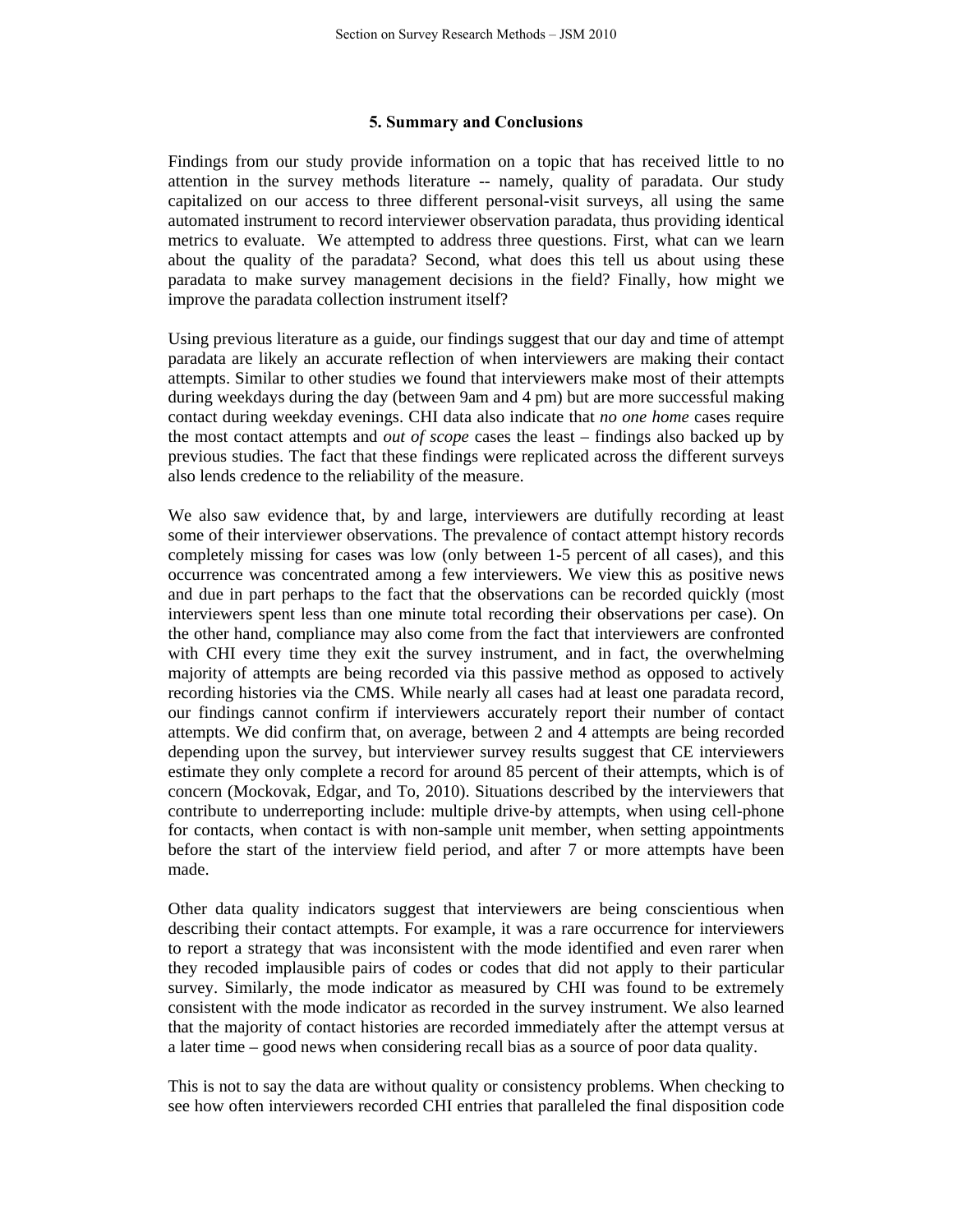of the case (e.g., language problem, soft refusals, no one home), the consistency was not as high as we expected, and this could have important implications for the field. For example, we found that for cases with a final disposition of *refused*, in most cases (around 95 percent) interviewers recorded at least one specific type of concern at the appropriate screen. However, far fewer interviewers identified these refusers as "respondent is reluctant" when asked to indicate the reason for making a contact without an interview. On this indicator, interviewers were consistent only 55 percent to 70 percent of the time (depending upon the survey). To feel confident using these data as a predictor of final outcomes, we would prefer more agreement. Further multivariate analysis is recommended in this area whereby interim outcomes recorded in the paradata could be used to model and predict final outcomes. This is critical to understanding what paradata may be most (and least) useful in responsive designs and other real-time field interventions.

Overall, our findings suggest that analysts can place confidence in the paradata currently being collected across the three surveys. Used with some care, the metrics provide a meaningful narrative of the events leading up to final outcomes. This includes the causes for respondent concern, the different strategies and modes employed, and the time and day pattern of attempts. Each of these is useful when making decisions such as interviewer re-assignments, nonresponse conversion plans, and/or targeted appeals. However, there is also room for improvement. Although we did not explicitly measure it, we believe some degree of underreporting of contact histories is occurring. One clue is that attempts resulting in a noncontact are more likely to be recorded later as opposed to at the time of attempt. It is plausible that some noncontacts are never recorded. We also saw in several instances that the survey with the least amount of experience collecting paradata (CPS) may have lower data quality (i.e., more missing paradata spread among a greater number of interviewers, fewer histories recorded on average, and less consistency between observations and expected final outcomes). As interviewers become more acclimated to recording the paradata, these levels will likely improve.

In terms of recommendations for improving the contact history instrument itself, we offer several thoughts. First, although extremely rare, we did see a few instances where an illogical pair of interviewer observations was recorded (e.g., where interviewer marked "no concerns" but also indicated the respondent had "privacy concerns"). This can be remedied simply by re-programming the instrument to not allow additional entries if the "no concerns" category is selected. This change was recently implemented. We also saw instances where category wordings were probably interpreted differently by interviewers, either across surveys (e.g., on vacation, away from home/at second home may be interpreted as applicable to households temporarily absent for only leisure activities), or within a survey (e.g., CPS interviewers, perhaps recording future requests by selecting "requests same interviewer as last time" as a survey participation concern during the first interview). These concerns could be remedied by making changes to the category wording, by programming edits type checks, or through additional training.

Finally, field supervisors and interviewers can be and have been asked to provide feedback to improve CHI. A survey of CE interviewers identified a number of issues (e.g., instrument is slow when opening CHI, and limitations and inconsistencies in recording attempts when the contact is a non-household member (Mockovak, Edgar, and To, 2010). In some cases, interviewers have developed work-around solutions for inconsistencies; however, permanent solutions will be necessary to implement to assure optimal data quality. Since several years have passed since interviewers were last queried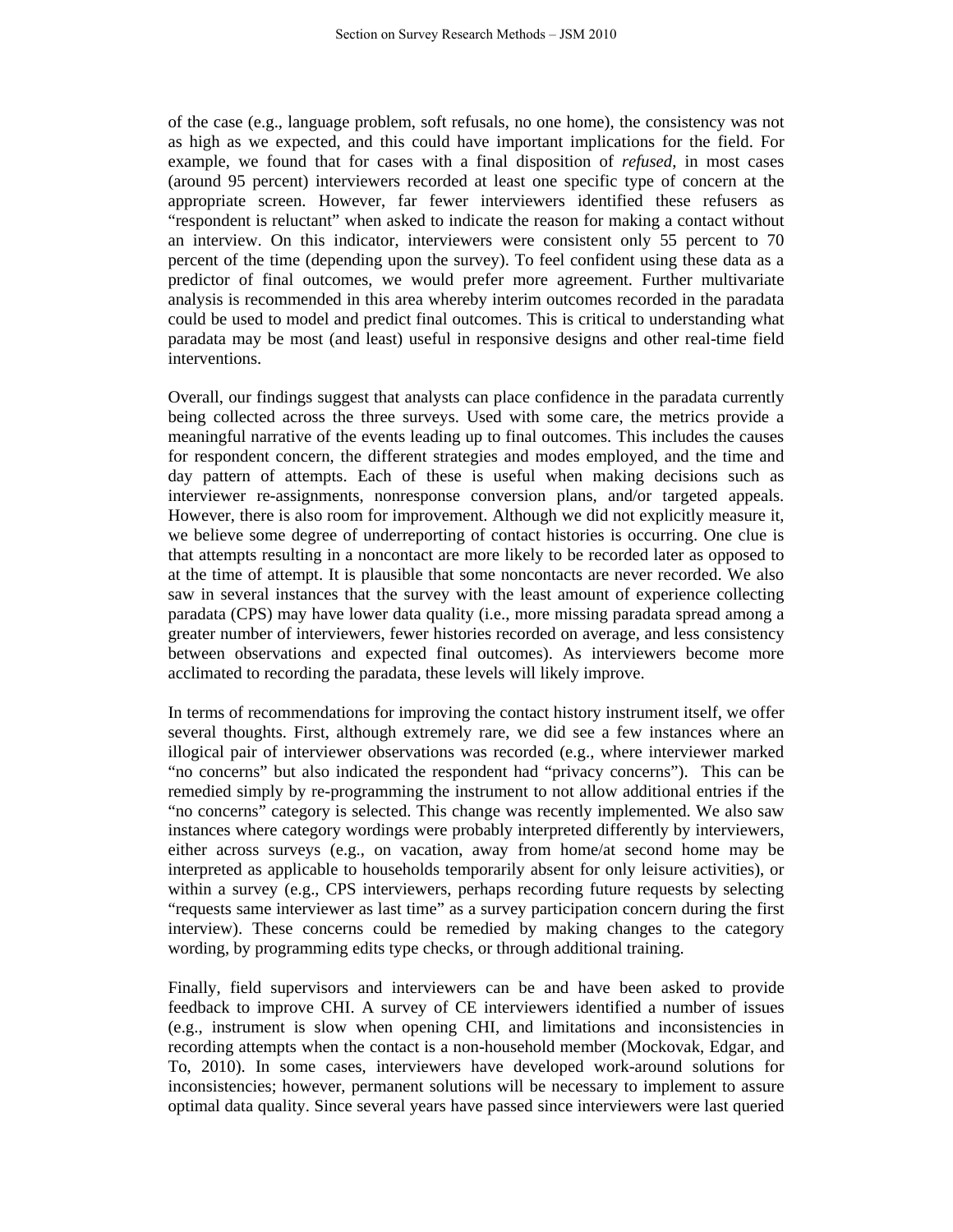about CHI, and because an additional survey is now using it, we recommend a new round of interviewer and management assessments. CHI has been in use at Census for six years and is probably due for a comprehensive review.

Regarding further research, we make several suggestions. First, we suggest looking to new technologies to further assess paradata validity and quality. If possible, the use of computer-assisted recorded interviewing (CARI) might be implemented. Ideally, we could record the pre-interview door-step interactions so we could have the "truth" against which to compare CHI entries. However, given the legal and policy requirements to obtain informed consent prior to using CARI, this may prove impossible. An alternative is to have trained observers shadow interviewers, record their own versions of CHI, and then compare their records and the interviewer's. Second, we recommend bringing interviewer characteristics into the equation when assessing paradata quality (e.g., years of experience, gender, education). Since recording interviewer-respondent interactions is a rather subjective undertaking, interviewers are undoubtedly a source of systematic variance. To date, there is very little research regarding interviewer impact on the collection of paradata.

#### **Acknowledgements**

We owe special thanks to Dori Allard, Lisa Clements, Marcie Cynamon, Jennifer Edgar, Jane Gentleman, Matt Jans, David Sheldon, and Elizabeth Sweet for their helpful comments on this paper.

## **References**

- American Association for Public Opinion Research. (2009). *Standard Definitions: Final Dispositions of Case Codes and Outcome Rates for Surveys. 6th edition*. AAPOR.
- Bates, N., J. Dahlhamer, and E. Singer (2008). "Privacy concerns, too busy, or just not interested: Using doorstep concerns to predict survey nonresponse." *Journal of Official Statistics* 24 (4): 591-612.
- Carley-Baxter, L., Peytchev, Andy, and Black, M.C. (2010). "Comparison of Cell Phone and Landline Surveys: A Design Perspective," *Field Methods*, Vol. 22, No. 1, 3-15.
- Couper, M. (1998). Measuring survey quality in a CASIC environment. Pp. 41-46 in Proceedings of the Section on Survey Research Methods. Alexandria, VA: American
- Couper, M. (2009). "The Role of Paradata in Measuring and Reducing Measurement Error in Surveys." Presented at the National Center for Social Research, Network for Methodological Innovation. London (August).
- Couper, M. and L. Lyberg (2005). "The use of paradata in survey research." Proceedings of the 55th Session of the International Statistical Institute, Sydney, Australia.
- Dahlhamer, James M., Catherine M. Simile, Barbara J. Stussman, and Beth Taylor (2005). "Determinants and Outcomes of Initial Contact in the National Health Interview Survey, 2004." Paper presented at the Annual Meeting of the American Association for Public Opinion Research, Miami Beach, FL, May 14.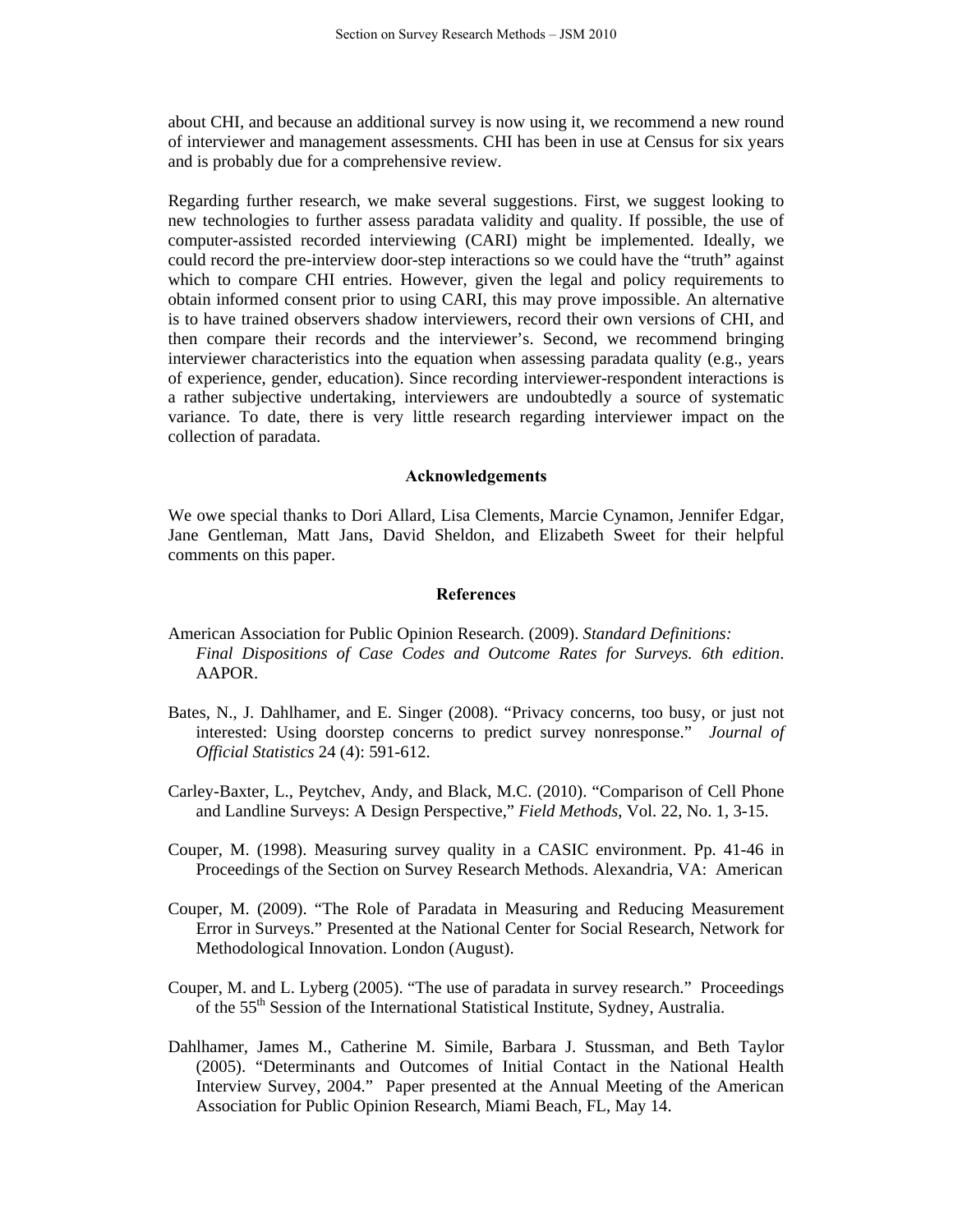- Dahlhamer, James M. and Catherine M. Simile (2009). "Subunit Nonresponse in the National Health Interview Survey (NHIS): An Exploration Using Paradata." *Proceedings of the Joint Statistical Meetings*, Washington, DC.
- Dixon, J. (2009). "Modeling the Difference in Interview Characteristics for Different Respondents." Proceedings of the Joint Statistical Meetings, Washington, DC.
- Edgar, J. (2006). "FR Focus Group Results: CE Concepts". Internal Bureau of Labor Statistics memorandum, from Jennifer Edgar to BRPD, J. Ryan, C. Pickering S. Groves and B. Mockovak, September 8.
- Groves, R. M. & Heeringa, S. (2006), "Responsive design for household surveys: tools for actively controlling survey errors and costs." *Journal of the Royal Statistical Society Series A: Statistics in Society*, 169: 439-457.
- Henly, M. and N. Bates (2006). "Using Call Records to Understand Response in Longitudinal Surveys." Presented at the American Association for Public Opinion Research Annual Meeting, Montreal.
- Kreuter, F. and C. Casas-Cordero (2010). Paradata. German Council for Social and Economic Data Working Paper Series, Berlin, Germany, No. 136 (April).
- Maitland, A., Casas-Cordero, C. and Kreuter, F. (2009). An evaluation of nonresponse bias using paradata from a health survey. Pp. 2250-2255 in Proceedings of the Section on Survey Research Methods. Alexandria, VA: American Statistical Association.
- Lyberg, L. 2009. "The paradata concept in survey research." Presented at the National Center for Social Research, Network for Methodological Innovation. London (August).
- Lynn, P. and G. Nicolaas. (2010). "Making Good Use of Survey Paradata.*" Survey Practice*, April: www.surveypractice.org.
- Massey, J. T., Wolter, C. Wan, S. C., and Liu, K. (1996), "Optimum Calling Patterns for Random Digit Dialed Telephone Surveys," Proceedings of the American Statistical Association, Section on Survey Research Methods, Alexandria, VA: American Statistical Association: 485-490.
- Mockovak, W., J. Edgar, and N. To. (2010). "Results from the CEQ Field Representatives Survey, Fall 2009." Internal Bureau of Labor Statistics report (June).
- Mockovak, W. and R. Powers ( 2008). "The use of paradata for evaluating interviewer training and performance." Proceedings of the Section on Survey Research Methods. Alexandria, VA: American Statistical Association.
- Ruffin, J. (2006). "Contact History Instrument (CHI) Debriefing Session". U.S. Census Bureau internal memorandum, from Josephine Ruffin to Somonica Green, Chief, Financial Surveys Branch, December 18.